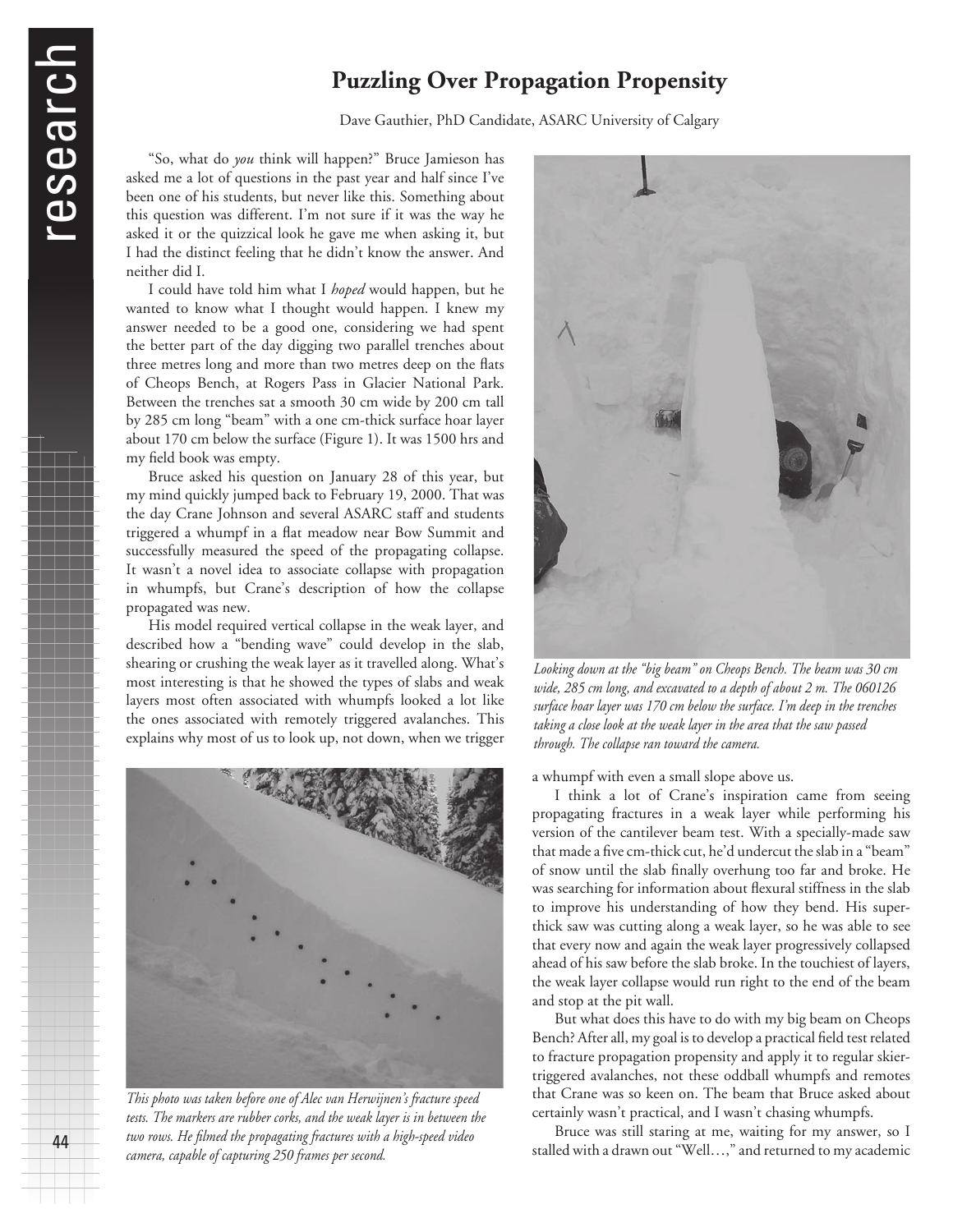45

soul-searching. Again, I started by thinking about propagation speed. Alec van Herwijnen spent a great deal of time in the past few years measuring propagation speeds. He used a really fast video camera to record propagation in stability tests, Crane's cantilever beam test, and on skier-tested slopes. To do this, he filmed and tracked the movement of a series of markers placed in the slab above the weak layer in the side wall of the stability and beam tests, or in a trench in a small slope while it was being ski-cut (Figure 2).

## "I asked what he thought would happen if I drove a hypothetical bulldozer around one end of the ground floor and started knocking pillars over."

When he analyzed the results, Alec found that in almost every case the markers moved down, one after the other, before they moved parallel to the slope individually or together when the slab started to slide. He calculated a propagation speed based on how much time passed between the onset of movement in each of the markers and how far apart the markers were. The speeds he calculated were very close to the same speed Crane measured at Bow Summit, and were quite a bit lower than he expected.

Alec observed progressive vertical movement in the slab before any slope parallel movement almost every time, in thin layers, thick layers, on the flats, on slopes, in stability tests, cantilever beam tests, and ski cuts. Even in Compression Tests with sudden planar fracture character, where we don't see any vertical movement of the slab, the video footage revealed there was at least a small component of collapse.

 These things suggest, quite strongly in my mind, that there is a very real connection between fracture propagation in whumpfs, remotes and run-of-the-mill slab avalanches. The difference seems to be less in the fracture process than in the scale. Finding collapsing weak layers and slab bending in most cases may just depend on how closely you look.

Back on Cheops, Bruce waited patiently while I mulled it over. Another glance at our beam took me on one more ride down memory lane, this time to Mt. Ste. Anne near Blue River, BC. In the spring of 2005, esteemed ASARC technician Ken Matheson and I were struggling over another prototype propagation test. The layers weren't co-operating, the drophammer apparatus was cumbersome at best, and Ken was ready for a new direction.

I had been waxing philosophical over lunch about parking garages and the not-so-obvious similarity between them and the snowpack we were neck deep in. At that point I was familiar with Crane's results and had just read Alec's thesis, but I was stuck on concrete slabs held up by thin pillars. I told Ken about this hypothetical parking garage, about 30 m wide and 300 m long, with one slab floor held above the ground floor in the standard way these things are constructed.

I asked what *he* thought would happen if I drove a

hypothetical bulldozer around one end of the ground floor and started knocking pillars over. Would the second floor come crashing down? At some point, of course it would. Would it only crash down above the pillars I had destroyed? Maybe. Would the collapsing slab drag more of the slab with it, causing a few extra pillars to break? Would the progressive collapse start at my dozer and run the whole 300 m and bring the whole garage down? Is this starting to sound familiar?

Ken was game, so we isolated a 30 cm across-slope by 3 m down-slope column of snow, and started knocking over pillars of weak layer. We did this with the back of a 3-mm thick regular snow saw, dragging it through the weak layer in the column starting at the upslope end. Bruce was well aware of what Ken and I observed that day. He knew that on the first test we cut about 50 cm of weak layer when suddenly, with a distinct "POP," the weak layer fractured from our saw to the end of the column. He knew that with some amazement we watched the 85-cm thick slab slide right off and landed on the slope below our pit. He also knew, that in the 100 or so tests like this that we did last year, we sometimes saw propagation in the weak layer to the end of the column, sometimes to a crack through the slab, and sometimes to an indistinct point where there was no obvious reason for the fracture to arrest.

Bruce knew we had tested many different layers and column lengths, and had shown we needed a slab *and* a weak layer to get good propagation. He was as convinced as I was that we were sampling propagation and arrest away from and unrelated to the initiation condition or the trigger. We were watching a bull dozer try to topple a parking garage by knocking over a few of the supports.

Most importantly, Bruce thought that maybe weak layer and slab combinations, possessing what we call "high fracture propagation propensity," might be enticed to collapse fully with just a small portion of the weak layer support removed. Those with low or no propagation propensity might never fall down, or might fall bit by bit as the weak layer pillars are destroyed

### "'It went to the end,' I noted casually, disguising my amazement."

with the saw. With high propagation propensity you'd expect big avalanches, I guess, but I'm getting a little ahead of myself here. Bruce is waiting for his answer and I can't stall much longer.

 "Well," I continued, "I'm going to cut about 50 cm of the weak layer with the back of my saw, and then it's going to run right to the end." I think Bruce agreed with me, but I didn't mention that secretly what I *thought* would happen and what I *hoped* would happen were the same thing. At the very least, if my prediction was correct we wouldn't have wasted all day digging a truly monstrous pit on the flats. In the spirit of true scientific ideals, I justified our time by mentioning whatever happened we would learn *something* about propagation.

"What happened?!"